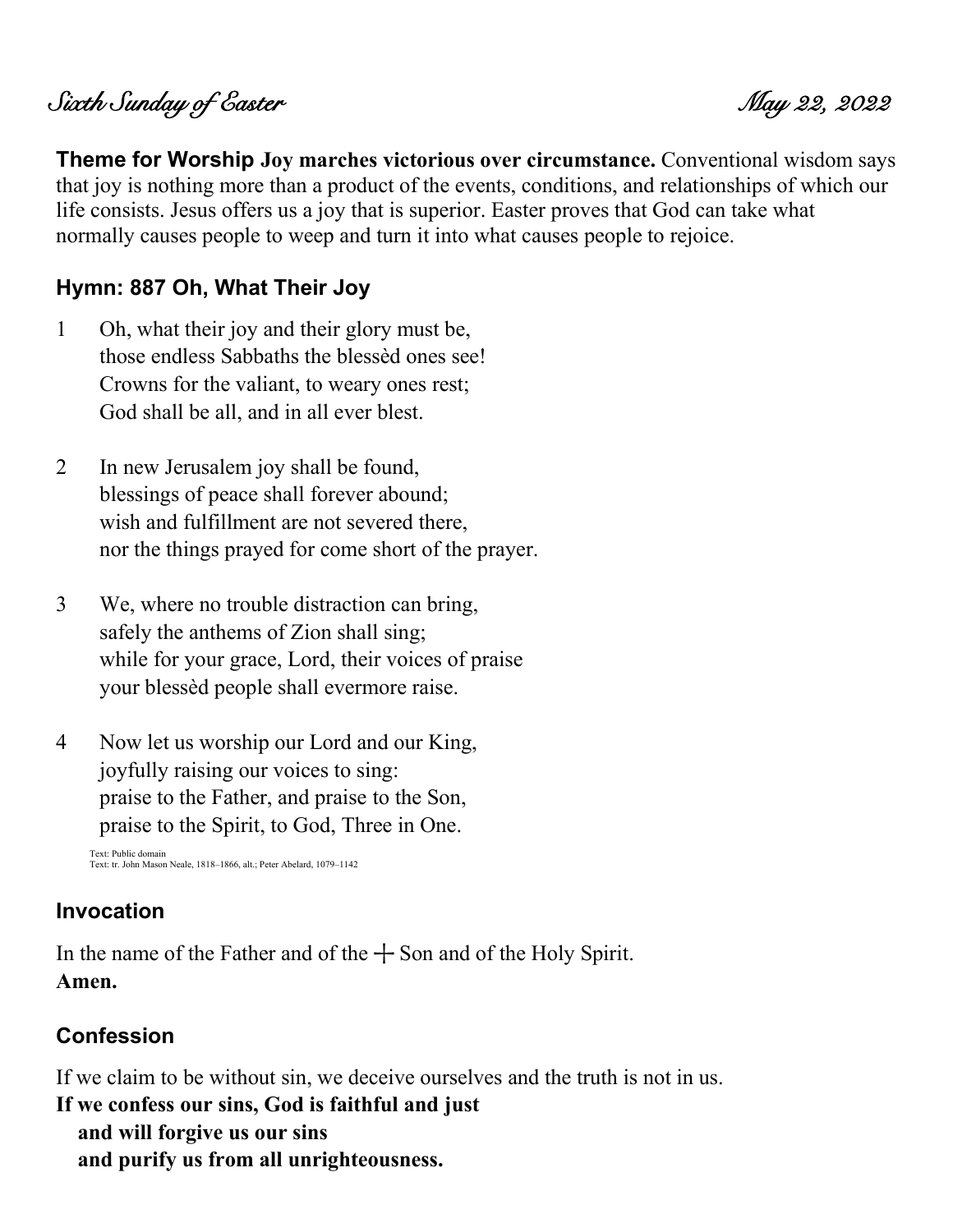Let us confess our sins to the Lord. **Holy God, gracious Father, I am sinful by nature and have sinned against you in my thoughts, words, and actions. I have not loved you with my whole heart; I have not loved others as I should. I deserve your punishment both now and forever. But Jesus, my Savior, paid for my sins with his innocent suffering and death. Trusting in him, I pray: God, have mercy on me, a sinner.**

# **Absolution**

Our gracious Father in heaven has been merciful to us. He sent his only Son, Jesus Christ, who gave his life as the atoning sacrifice for the sins of the whole world. Therefore, as a called servant of Christ and by his authority, I forgive you all your sins in the name of the Father and of the  $+$  Son and of the Holy Spirit. **Amen.**

### **Lord, Have Mercy**

In peace let us pray to the Lord. **Lord, have mercy.**

For the peace from above and for our salvation, let us pray to the Lord. **Lord, have mercy.**

For the peace of the whole world, for the well-being of the Church of God, and for the unity of all, let us pray to the Lord. **Lord, have mercy.**

For this holy house and for all who offer here their worship and praise, let us pray to the Lord. **Lord, have mercy.**

Help, save, comfort, and defend us, gracious Lord. **Amen.**

### **Glory to God in the Highest**

*Refrain:* Glory to God in the highest, and peace to his people on earth.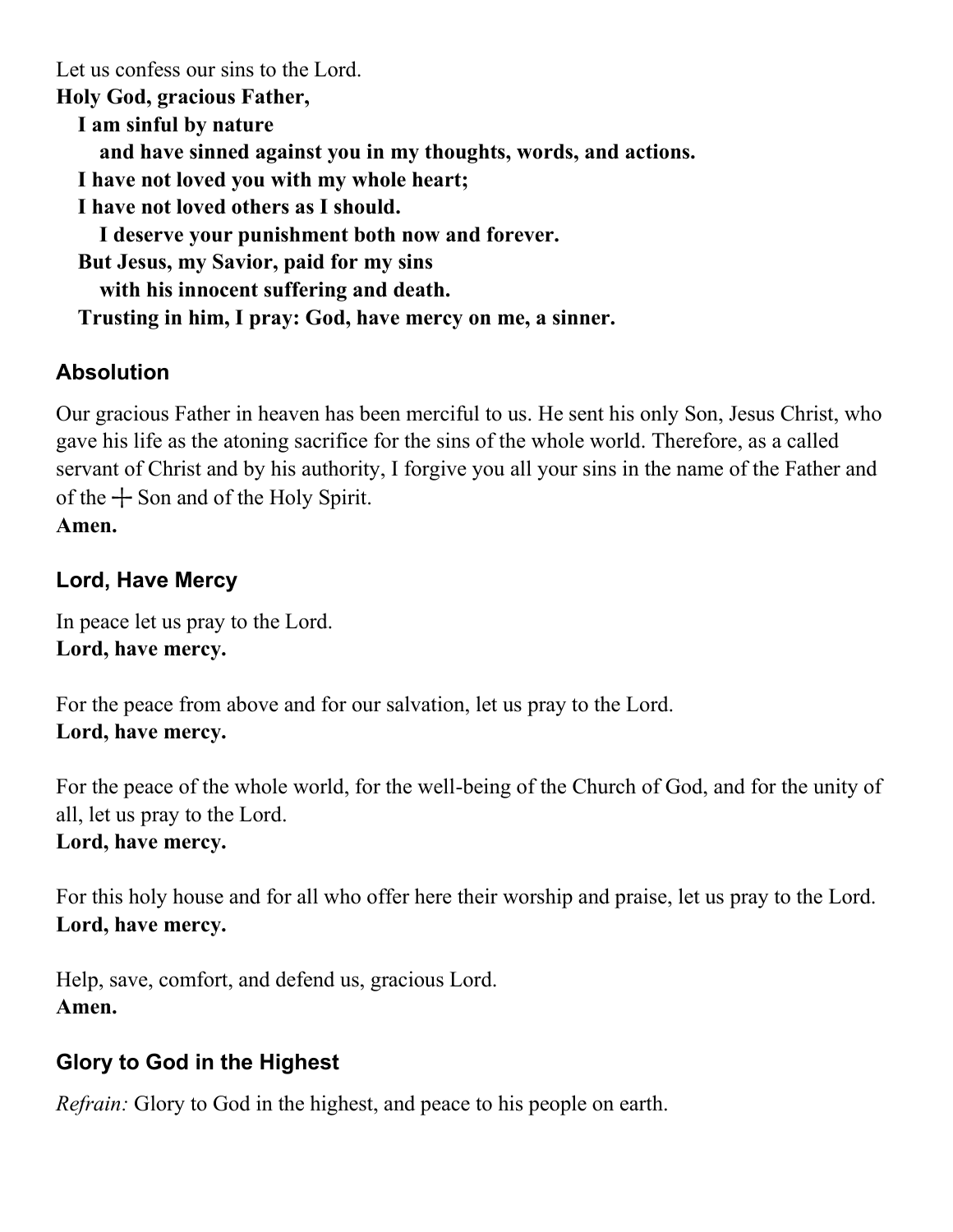Lord God, heavenly King, almighty God and Father, we worship you, we give you thanks, we praise you for your glory. *Refrain*

Lord Jesus Christ, only Son of the Father, Lord God, Lamb of God, you take away the sin of the world; have mercy on us. You are seated at the right hand of the Father; receive our prayer. *Refrain*

For you alone are the Holy One, you alone are the Lord, you alone are the Most High, Jesus Christ, with the Holy Spirit in the glory of God the Father. Amen. Amen. *Refrain*

### **Salutation**

The Lord be with you. **And also with you.**

### **Prayer of the Day:**

Let us pray.

O God, you are the giver of everything good. Inspire us, your humble servants, to long for what is right and, through your gracious guidance, accomplish it to your glory; through your Son, Jesus Christ our Lord, who lives and reigns with you and the Holy Spirit, one God, now and forever.

**Amen.**

### **First Reading: Acts 14:8–22**

<sup>8</sup>In Lystra there was a man who was sitting down because he had no strength in his feet. He had never walked because he was lame from birth. <sup>9</sup>When he was listening to Paul as he was speaking, Paul looked at him closely and saw that he had faith to be healed. <sup>10</sup>Paul said in a loud voice, "Stand up on your feet!" And the man jumped up and began to walk.

<sup>11</sup>When the crowds saw what Paul had done, they raised their voices, saying in the Lycaonian language, "The gods have come down to us in human form." <sup>12</sup>Barnabas they called Zeus, and Paul they called Hermes, because he was the main speaker. <sup>13</sup>The priest of Zeus, whose temple was just outside the city, brought bulls and garlands to the city gates, because he wanted to offer sacrifices along with the crowds.

<sup>14</sup>But when the apostles Paul and Barnabas heard about this, they tore their clothes and rushed into the crowd, shouting, <sup>15</sup>"Men, why are you doing these things? We too are men with the same nature as you. We are preaching the good news to you so that you turn from these worthless things to the living God, who made the heaven, the earth, the sea, and everything in them.  $^{16}$ In past generations he allowed all the nations to go their own ways. <sup>17</sup>Yet he did not leave himself without testimony of the good he does. He gives you rain from heaven and crops in their seasons. He fills you with food and fills your hearts with gladness." <sup>18</sup>Even though they said these things, they had a hard time stopping the crowds from sacrificing to them.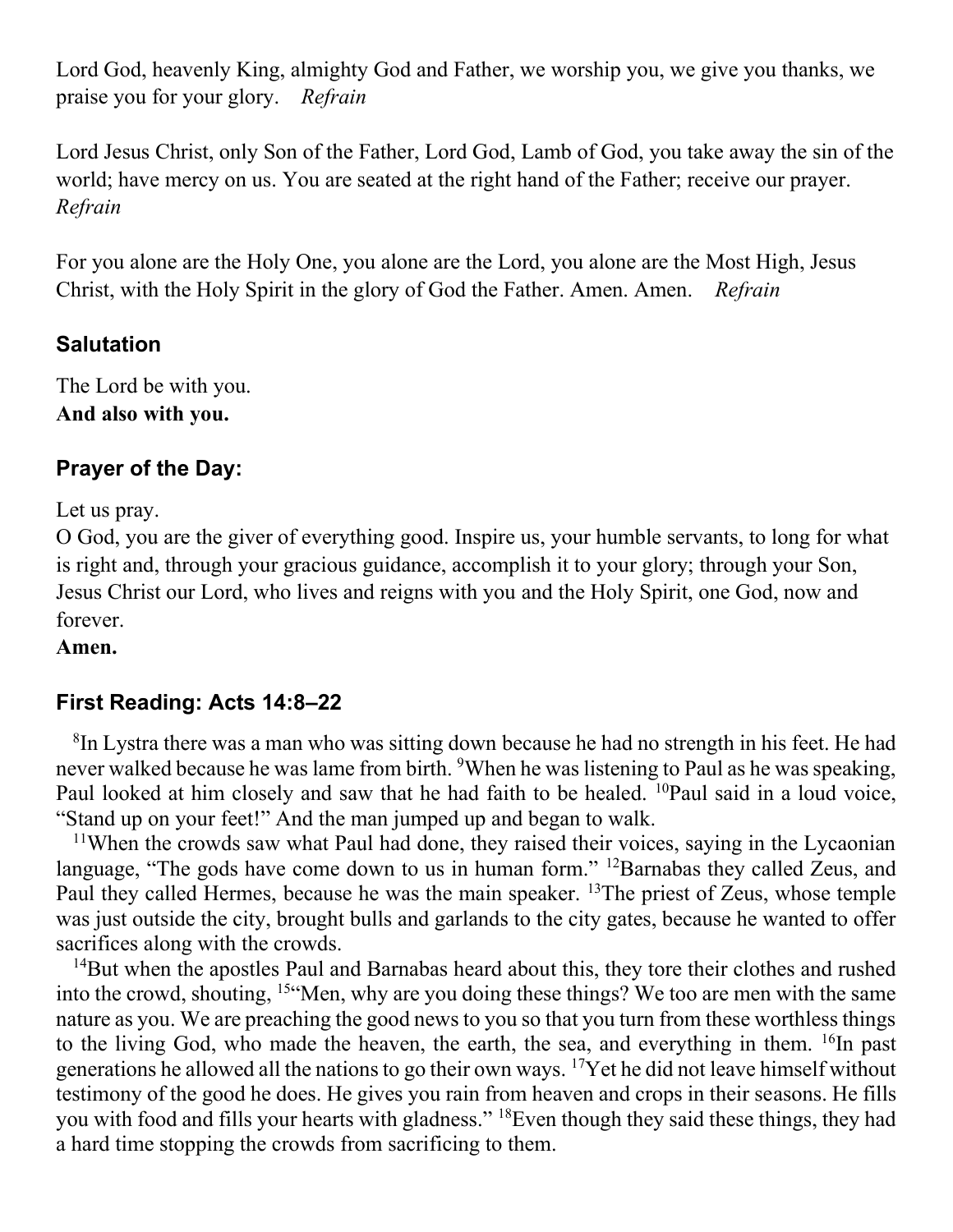<sup>19</sup>Then some Jews came from Antioch and Iconium and persuaded the crowds to stone Paul. When they thought he was dead, they dragged him out of the city. <sup>20</sup>But after the disciples had gathered around him, he stood up and went into the city. The next day, he left with Barnabas for Derbe.

 $21$ After they preached the good news in that city and had gathered many disciples, they returned to Lystra, Iconium, and Antioch, <sup>22</sup>strengthening the souls of the disciples and encouraging them to continue in the faith. They told them, "We must go through many troubles on our way to the kingdom of God."

### **Psalm of the Day: 65B Every Heart Its Tribute Pays**

- 1 Ev'ry heart its tribute pays, ev'ry tongue its song of praise; sin and sorrow, guilt and care, brought to him who answers prayer; there by grace may humankind full and free forgiveness find; called and chosen, loved and blest, in his presence be at rest.
- 2 Ever while his deeds endure our salvation stands secure; he whose fingers spun the earth, gave the seas and mountains birth, tamed the ocean, formed the land, spread the skies with mighty hand: faroff shores revere his name, day and night his pow'r proclaim.
- 3 Year by year, the seasons' round sees the land with blessing crowned, where caressed by sun and rain barren earth gives life again; sunlit valleys burn with gold, nature smiles on field and fold, gifts of God in plenty poured: all things living, praise the Lord!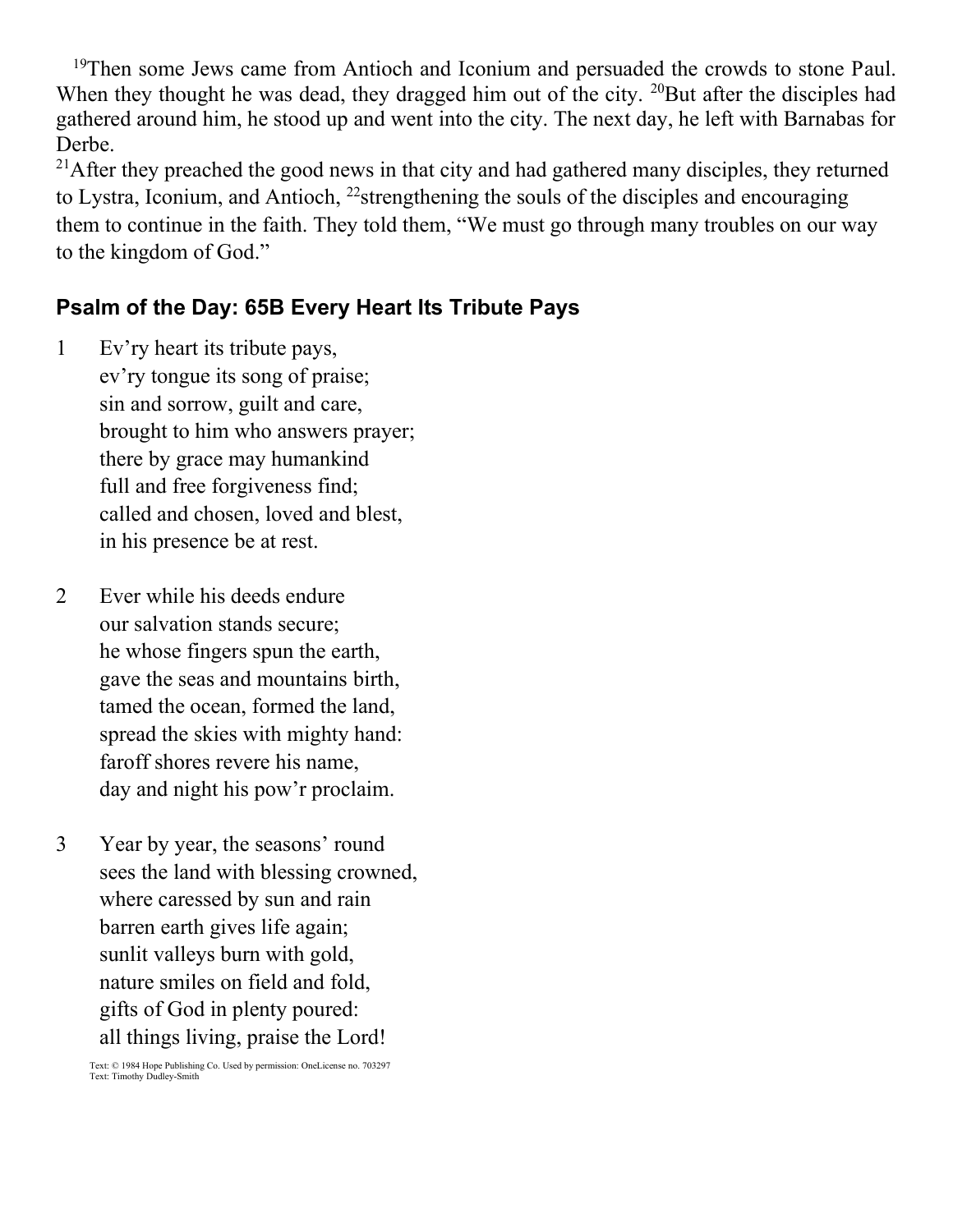### **Second Reading: Revelation 21:21–27**

<sup>21</sup>The twelve gates are twelve pearls. Each of the gates is made out of one pearl. And the street of the city is pure gold, like transparent glass.

 $^{22}$ I did not see a temple in the city, because the Lord God Almighty and the Lamb are its temple. <sup>23</sup>The city does not need the sun or the moon to shine on it, because the glory of God has given it light, and the Lamb is its lamp. <sup>24</sup>The nations will walk by its light, and the kings of the earth will bring their glory into it. <sup>25</sup>There is no day when its gates will be shut, for there will be no night in that place. <sup>26</sup>They will bring the glory and the honor of the nations into it. <sup>27</sup>Nothing that is unclean and no one who does what is detestable or who tells lies will ever enter it, but only those who are written in the Lamb's Book of Life.

# **Gospel Acclamation**

Alleluia, alleluia, alleluia, alleluia. Praise God for a living hope: Christ is risen from the dead! Alleluia, alleluia, alleluia, alleluia.

### **Gospel: John 16:16–24**

 $16$ "In a little while you are not going to see me anymore, and again in a little while you will see me, because I am going away to the Father."

<sup>17</sup>Therefore some of his disciples asked one another, "What does he mean when he tells us, 'In a little while you are not going to see me, and again in a little while you will see me,' and 'Because I am going away to the Father'?" <sup>18</sup>So they kept asking, "What does he mean by 'a little while'? We don't understand what he's saying."

<sup>19</sup> Jesus knew that they wanted to ask him about this, so he said to them, "Are you trying to determine with one another what I meant by saying, 'In a little while you are not going to see me, and again in a little while you will see me'? <sup>20</sup>Amen, Amen, I tell you: You will weep and wail, but the world will rejoice. You will become sorrowful, but your sorrow will turn to joy.  $^{21}A$ woman giving birth has pain, because her time has come. But when she has delivered the child, she no longer remembers the anguish, because of her joy that a person has been born into the world.

 $22$ "So you also have sorrow now. But I will see you again. Your heart will rejoice, and no one will take your joy away from you. <sup>23</sup>In that day you will not ask me anything. Amen, Amen, I tell you: Whatever you ask the Father in my name, he will give you. <sup>24</sup>Until now you have not asked for anything in my name. Ask, and you will receive, so that your joy may be made complete.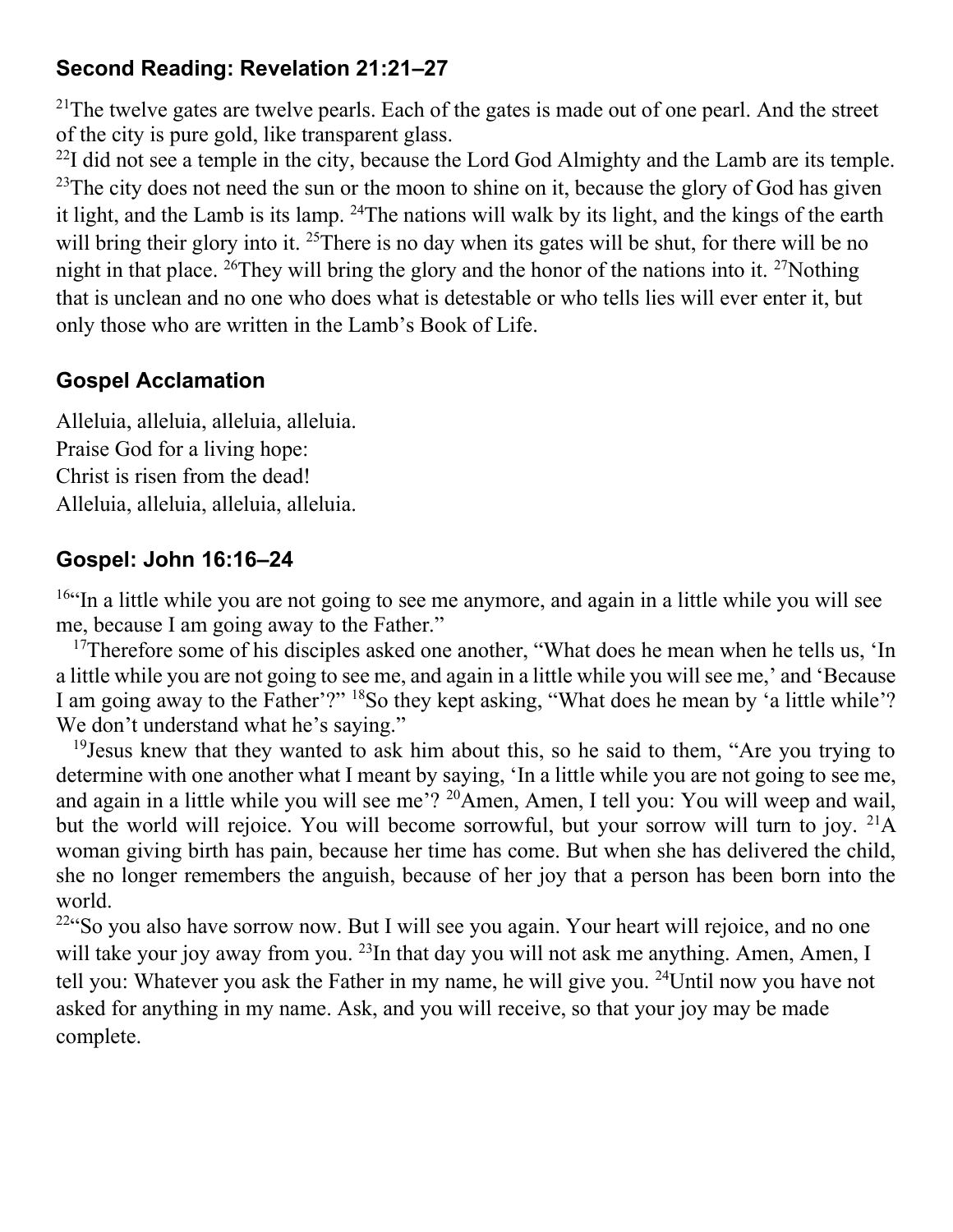# **Hymn of the Day: 747 Christ High-Ascended**

- 1 Christ high-ascended, now in glory seated, throned and exalted, victory completed, death's dread dominion finally defeated, we are his witnesses.
- 2 Christ, from the Father ev'ry pow'r possessing, who on his chosen lifted hands in blessing, sends forth his servants, still in faith confessing, we are his witnesses.
- 3 Christ, who in dying won for us salvation, lives now the firstborn of the new creation; to win disciples out of ev'ry nation, we are his witnesses.
- 4 Christ in his splendor, all dominion gaining, Christ with his people evermore remaining, Christ to all ages, gloriously reigning, we are his witnesses.
- 5 As at his parting, joy shall banish grieving, faith in his presence strengthen our believing; filled with his Spirit, love and pow'r receiving, we are his witnesses.

Text: © 1984 Hope Publishing Co. Used by permission: OneLicense no. 703297 Text: Timothy Dudley-Smith, b. 1926, alt.

### **Sermon**

# **Apostles' Creed**

**I believe in God, the Father Almighty, maker of heaven and earth.**

**I believe in Jesus Christ, his only Son, our Lord, who was conceived by the Holy Spirit, born of the Virgin Mary, suffered under Pontius Pilate, was crucified, died, and was buried. He descended into hell.**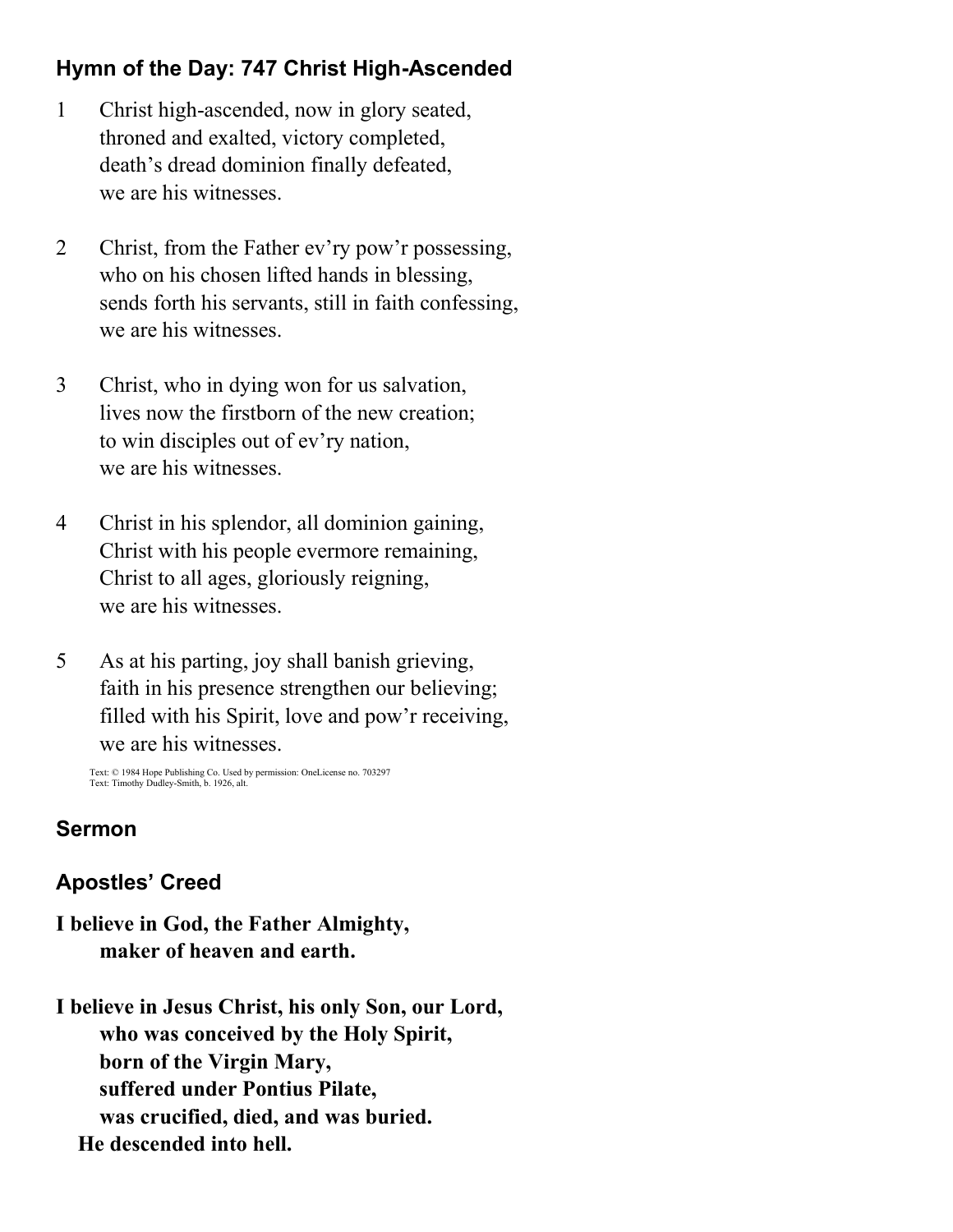**The third day he rose again from the dead. He ascended into heaven and is seated at the right hand of God the Father Almighty. From there he will come to judge the living and the dead.**

**I believe in the Holy Spirit,**

 **the holy Christian Church, the communion of saints, the forgiveness of sins, the resurrection of the body, and the life everlasting. Amen.**

# **Prayer of the Church**

# **Offering**

You can give your offerings from your smartphone with the new **Vanco Mobile** app, which can be downloaded for free at Google Play or the App Store. You can also give at [holytrinitylutheranwyoming.com](http://holytrinitylutheranwyoming.com/) by clicking the Offerings link at the top of the page. If you have any questions about any of these options, please contact Dave Vogel at [financialsecretary@holytrinity-wels.net](mailto:financialsecretary@holytrinity-wels.net) or 616-808-6320.



# **Hymn: 889 Jerusalem the Golden**

- 1 Jerusalem the golden, with milk and honey blest the sight of it refreshes the weary and oppressed. I know not, oh, I know not what joys await us there, what radiancy of glory, what bliss beyond compare: to sing the hymn unending with all the martyr throng, amidst the halls of Zion resounding full with song.
- 2 O sweet and blessèd country, the home of God's elect! O sweet and blessèd country that eager hearts expect, where they who with their leader have conquered in the fight forever and forever are clad in robes of white: in mercy, Jesus, bring us to that dear land of rest where sings the host of heaven your glorious name to bless.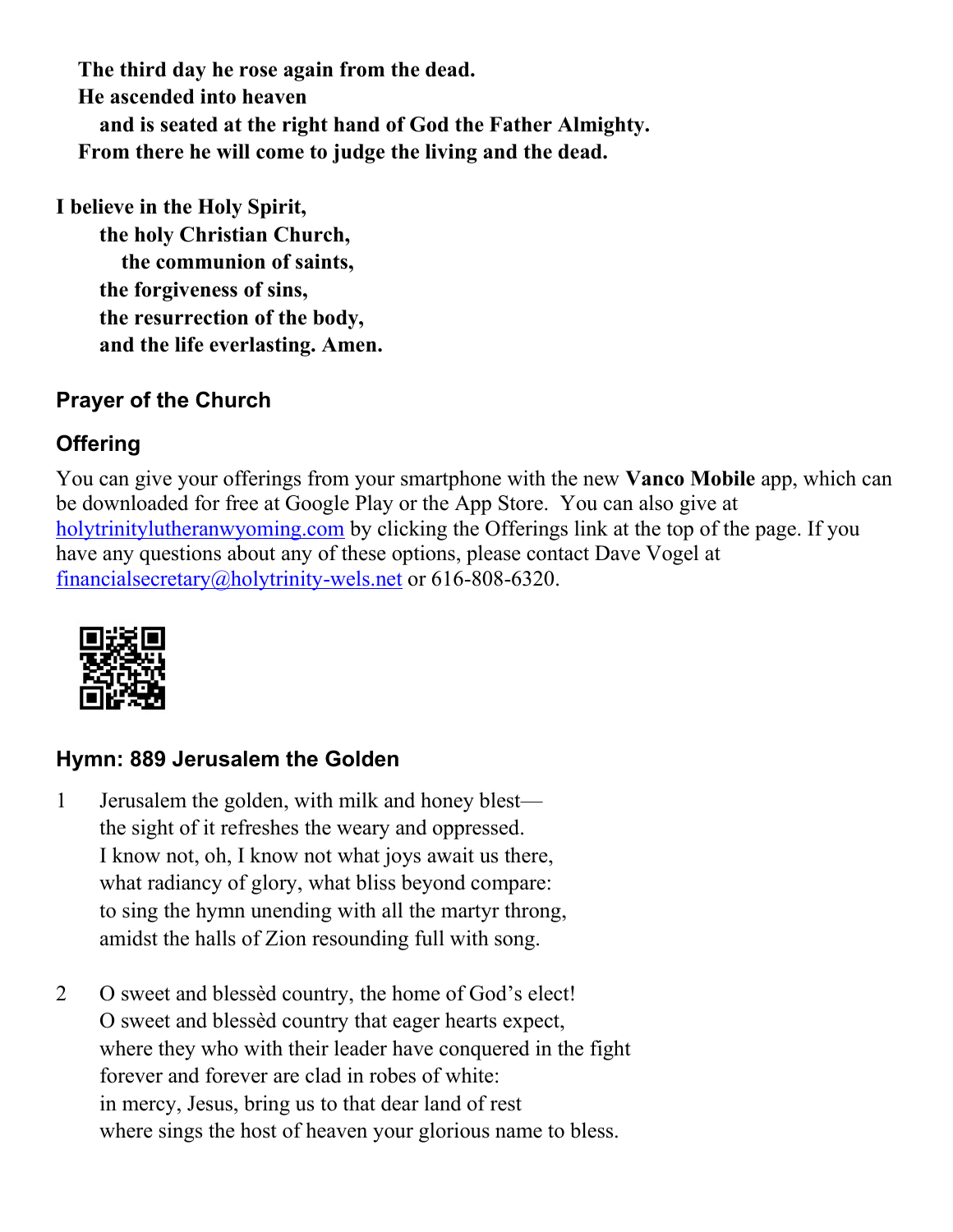3 The Christ is ever with them, the daylight is serene; the pastures of the blessèd are ever rich and green. There is the throne of David, and there, from care released, the shout of them that triumph, the song of them that feast. To God enthroned in glory the Church's voices blend, the Lamb forever blessèd, the Light that knows no end.

Text: Public domain Text: tr. John Mason Neale, 1818–1866, alt.; Bernard of Cluny, 12th cent., abr.

#### **Prayer**

### **Lord's Prayer**

**Our Father in heaven, hallowed be your name, your kingdom come, your will be done on earth as in heaven. Give us today our daily bread. Forgive us our sins, as we forgive those who sin against us. Lead us not into temptation, but deliver us from evil. For the kingdom, the power, and the glory are yours now and forever. Amen.**

#### **Blessing**

The Lord bless you and keep you. The Lord make his face shine on you and be gracious to you. The Lord look on you with favor and  $+$  give you peace. **Amen.**

#### **Hymn: 840 All Men Living Are But Mortal**

3 Jesus for my sake descended my salvation to obtain: death and hell for me are ended, peace and hope are now my gain. With great joy I leave earth's sadness for the home of heav'nly gladness, where I shall forever see God, the Holy Trinity.